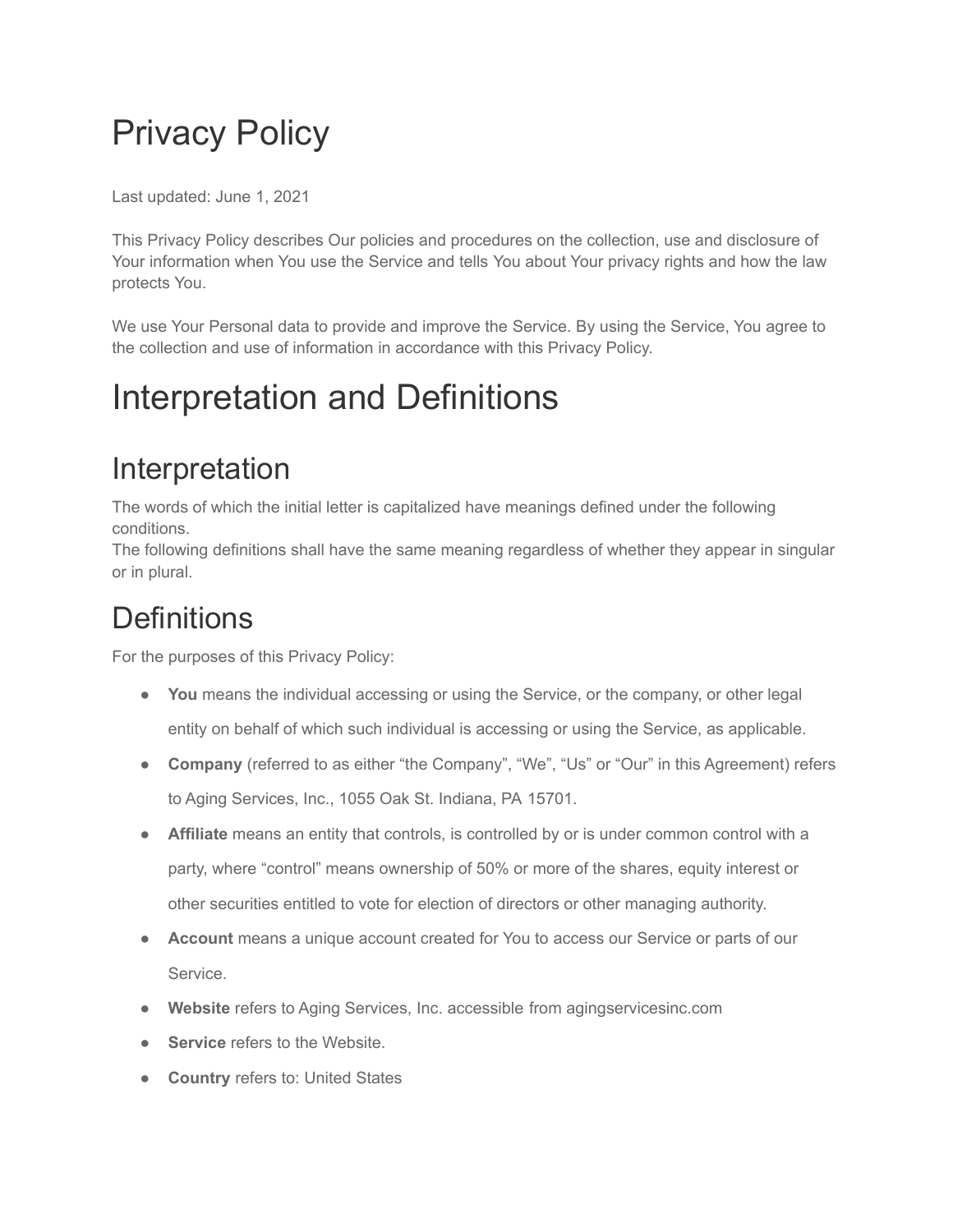- **Service Provider** means any natural or legal person who processes the data on behalf of the Company. It refers to third-party companies or individuals employed by the Company to facilitate the Service, to provide the Service on behalf of the Company, to perform services related to the Service or to assist the Company in analyzing how the Service is used.
- **Third-party Social Media Service** refers to any website or any social network website through which a User can log in or create an account to use the Service.
- **Personal Data** is any information that relates to an identified or identifiable individual.
- **Cookies** are small files that are placed on Your computer, mobile device or any other device by a website, containing the details of Your browsing history on that website among its many uses.
- **Usage Data** refers to data collected automatically, either generated by the use of the Service or from the Service infrastructure itself (for example, the duration of a page visit).
- **Do Not Track** (DNT) is a concept that has been promoted by US regulatory authorities, in particular the U.S. Federal Trade Commission (FTC), for the Internet industry to develop and implement a mechanism for allowing internet users to control the tracking of their online activities across websites.

# Collecting and Using Your Personal Data

## Types of Data Collected

#### Personal Data

While using Our Service, We may ask You to provide Us with certain personally identifiable information that can be used to contact or identify You. Personally identifiable information may include, but is not limited to:

- Email address
- First name and last name
- Phone number
- Address, State, Province, ZIP/Postal code, City
- Usage Data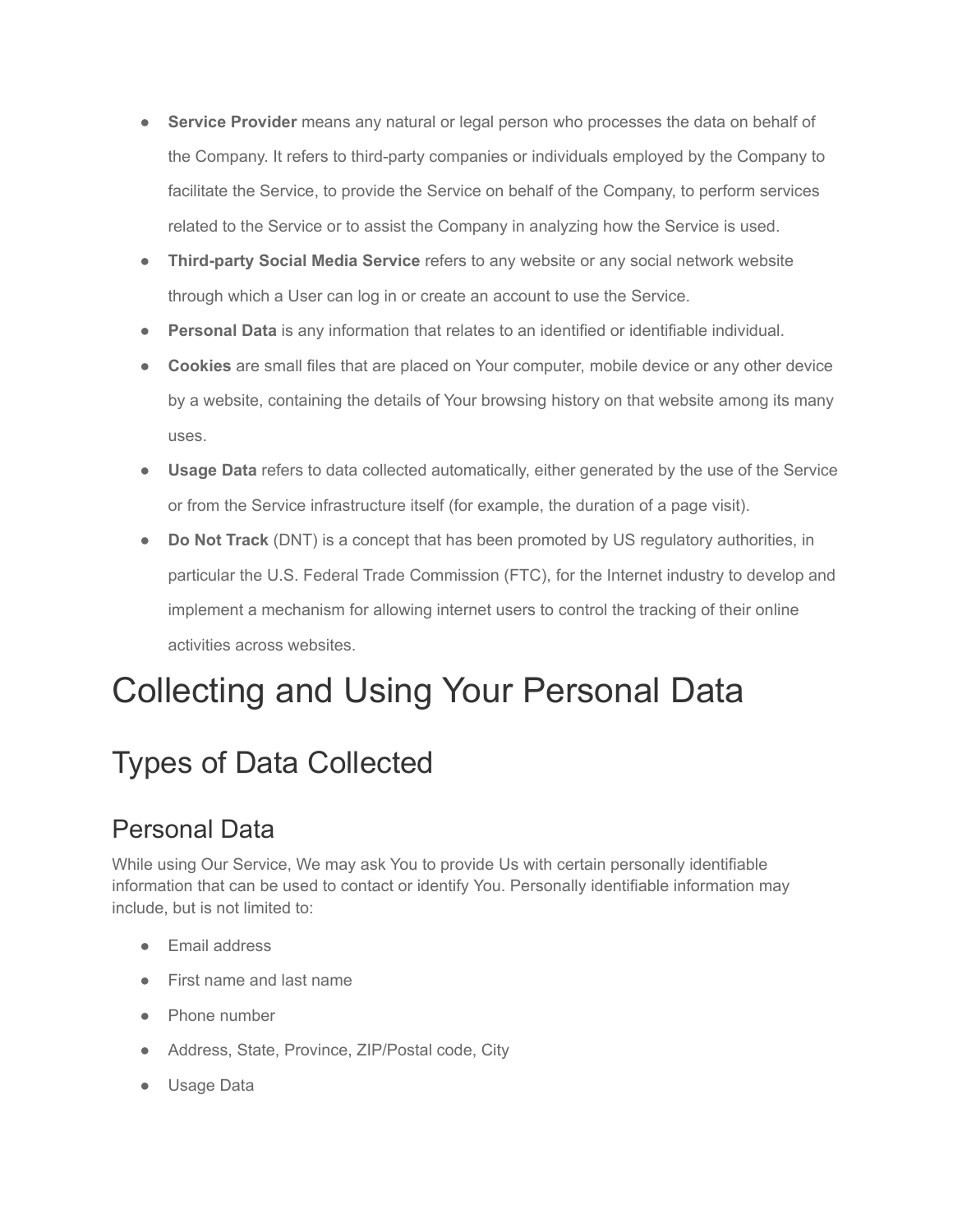#### Usage Data

Usage Data is collected automatically when using the Service.

Usage Data may include information such as Your Device's Internet Protocol address (e.g. IP address), browser type, browser version, the pages of our Service that You visit, the time and date of Your visit, the time spent on those pages, unique device identifiers and other diagnostic data. When You access the Service by or through a mobile device, We may collect certain information automatically, including, but not limited to, the type of mobile device You use, Your mobile device unique ID, the IP address of Your mobile device, Your mobile operating system, the type of mobile Internet browser You use, unique device identifiers and other diagnostic data.

We may also collect information that Your browser sends whenever You visit our Service or when You access the Service by or through a mobile device.

#### Tracking Technologies and Cookies

We use Cookies and similar tracking technologies to track the activity on Our Service and store certain information. Tracking technologies used are beacons, tags, and scripts to collect and track information and to improve and analyze Our Service.

You can instruct Your browser to refuse all Cookies or to indicate when a Cookie is being sent. However, if You do not accept Cookies, You may not be able to use some parts of our Service. Cookies can be "Persistent" or "Session" Cookies. Persistent Cookies remain on your personal computer or mobile device when You go offline, while Session Cookies are deleted as soon as You close your web browser.

We use both session and persistent Cookies for the purposes set out below:

● **Necessary / Essential Cookies** Type: Session Cookies Administered by: Us Purpose:

These Cookies are essential to provide You with services available through the Website and

to enable You to use some of its features. They help to authenticate users and prevent

fraudulent use of user accounts. Without these Cookies, the services that You have asked

for cannot be provided, and We only use these Cookies to provide You with those services.

- **Cookies Policy / Notice Acceptance Cookies** Type: Persistent Cookies Administered by: Us Purpose: These Cookies identify if users have accepted the use of cookies on the Website.
- **Functionality Cookies** Type: Persistent Cookies Administered by: Us Purpose: These Cookies allow us to remember choices You make when You use the Website, such as remembering your login details or language preference. The purpose of these Cookies is to provide You with a more personal experience and to avoid You having to re-enter your preferences every time You use the Website.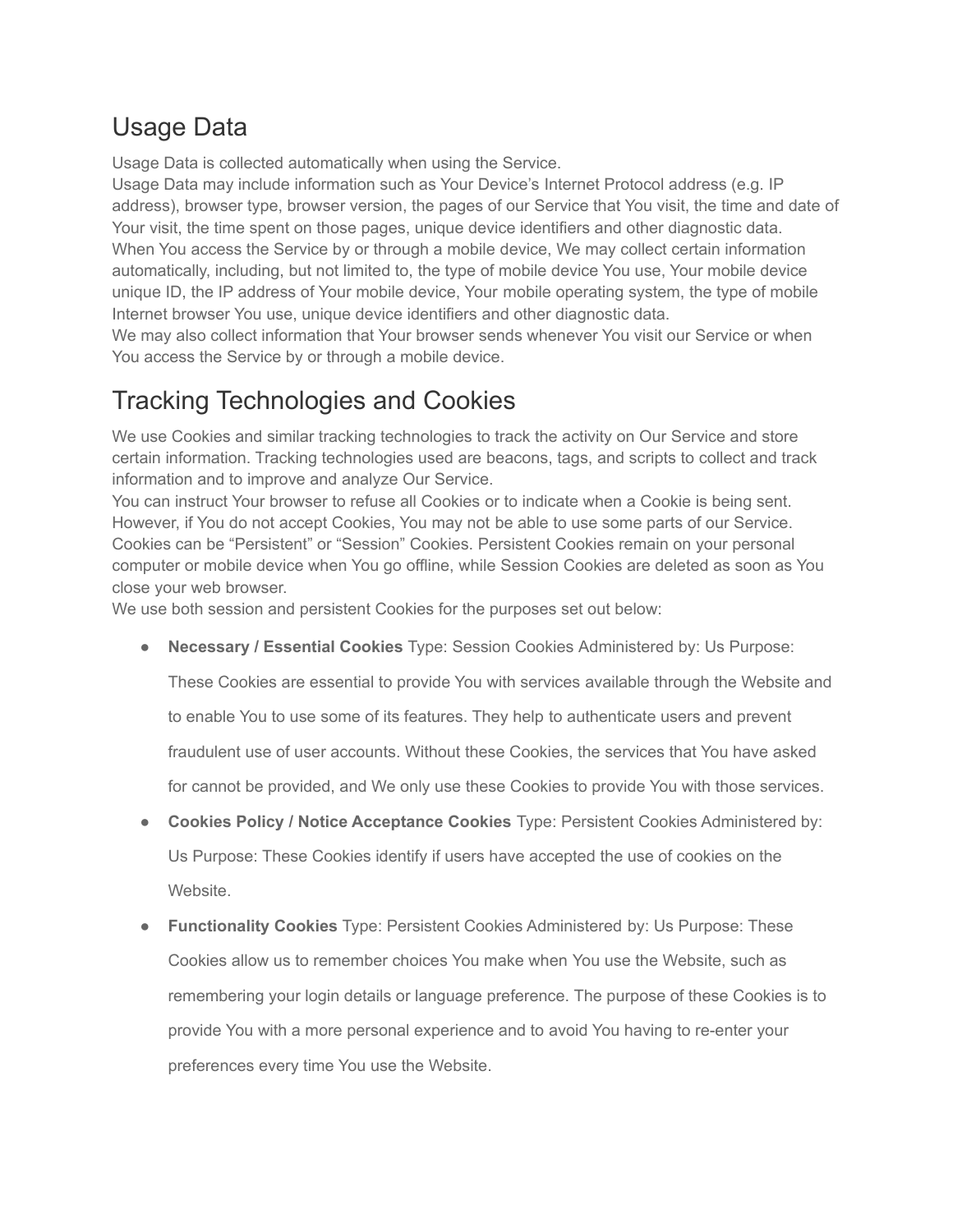**• Tracking and Performance Cookies** Type: Persistent Cookies Administered by:

Third-Parties Purpose: These Cookies are used to track information about traffic to the Website and how users use the Website. The information gathered via these Cookies may directly or indirectly identify you as an individual visitor. This is because the information collected is typically linked to a pseudonymous identifier associated with the device you use to access the Website. We may also use these Cookies to test new advertisements, pages, features or new functionality of the Website to see how our users react to them.

For more information about the cookies we use and your choices regarding cookies, please visit our Cookies Policy.

### Use of Your Personal Data

The Company may use Personal Data for the following purposes:

- **To provide and maintain our Service**, including to monitor the usage of our Service.
- **To manage Your Account:** to manage Your registration as a user of the Service. The Personal Data You provide can give You access to different functionalities of the Service that are available to You as a registered user.
- **For the performance of a contract:** the development, compliance and undertaking of the purchase contract for the products, items or services You have purchased or of any other contract with Us through the Service.
- **To contact You:** To contact You by email, telephone calls, SMS, or other equivalent forms of electronic communication, such as a mobile application's push notifications regarding updates or informative communications related to the functionalities, products or contracted services, including the security updates, when necessary or reasonable for their implementation.
- **To provide You** with news, special offers and general information about other goods, services and events which we offer that are similar to those that you have already purchased or enquired about unless You have opted not to receive such information.
- **To manage Your requests:** To attend and manage Your requests to Us.

We may share your personal information in the following situations: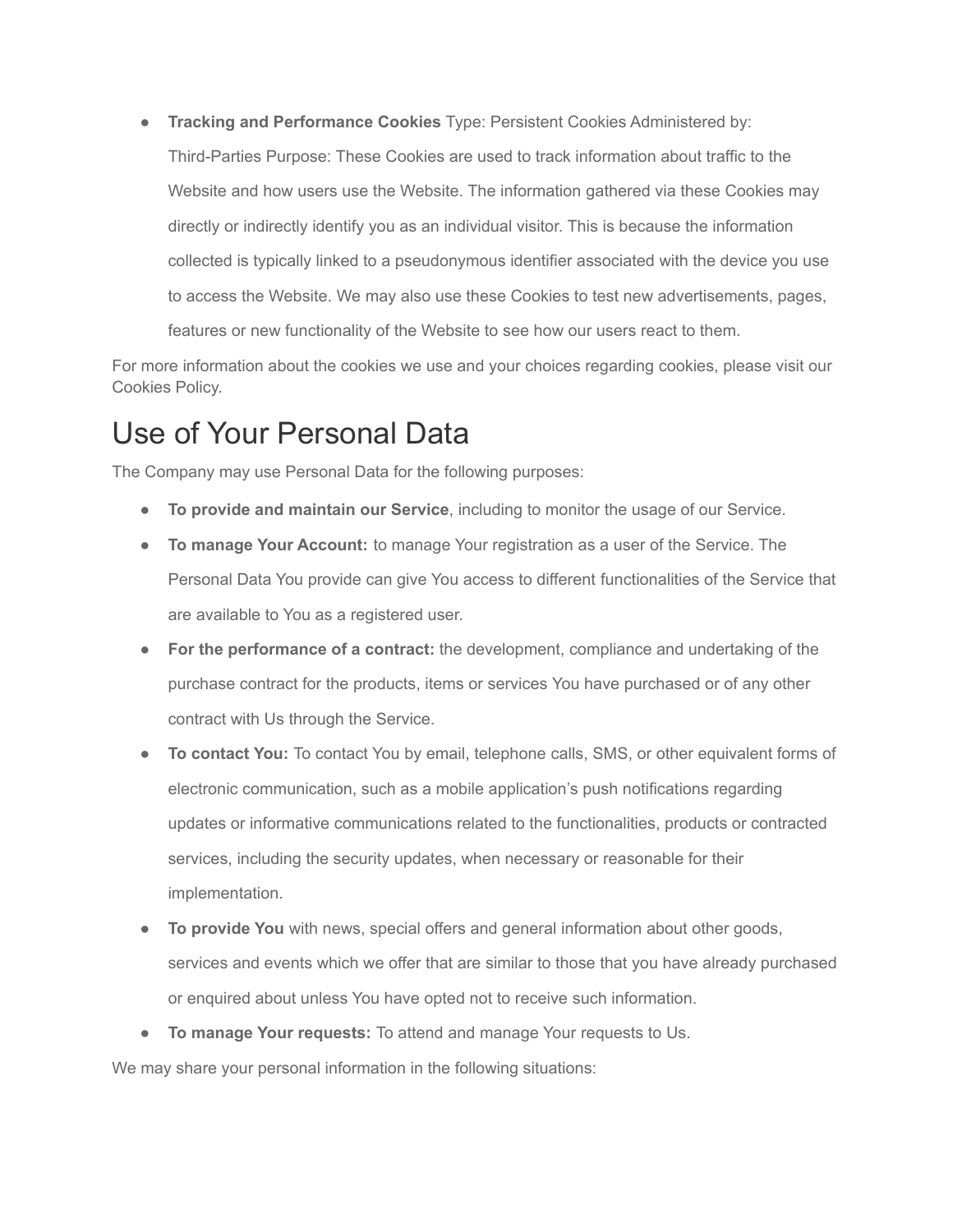- **With Service Providers:** We may share Your personal information with Service Providers to monitor and analyze the use of our Service, to show advertisements to You to help support and maintain Our Service, to contact You, to advertise on third party websites to You after You visited our Service or for payment processing.
- **For Business transfers:** We may share or transfer Your personal information in connection with, or during negotiations of, any merger, sale of Company assets, financing, or acquisition of all or a portion of our business to another company.
- **With Affiliates:** We may share Your information with Our affiliates, in which case we will require those affiliates to honor this Privacy Policy. Affiliates include Our parent company and any other subsidiaries, joint venture partners or other companies that We control or that are under common control with Us.
- **With Business partners:** We may share Your information with Our business partners to offer You certain products, services or promotions.
- **With other users:** when You share personal information or otherwise interact in the public areas with other users, such information may be viewed by all users and may be publicly distributed outside. If You interact with other users or register through a Third-Party Social Media Service, Your contacts on the Third-Party Social Media Service may see Your name, profile, pictures and description of Your activity. Similarly, other users will be able to view descriptions of Your activity, communicate with You and view Your profile.

### Retention of Your Personal Data

The Company will retain Your Personal Data only for as long as is necessary for the purposes set out in this Privacy Policy. We will retain and use Your Personal Data to the extent necessary to comply with our legal obligations (for example, if we are required to retain your data to comply with applicable laws), resolve disputes, and enforce our legal agreements and policies. The Company will also retain Usage Data for internal analysis purposes. Usage Data is generally retained for a shorter period of time, except when this data is used to strengthen the security or to improve the functionality of Our Service, or We are legally obligated to retain this data for longer time periods.

## Transfer of Your Personal Data

Your information, including Personal Data, is processed at the Company's operating offices and in any other places where the parties involved in the processing are located. It means that this information may be transferred to — and maintained on — computers located outside of Your state,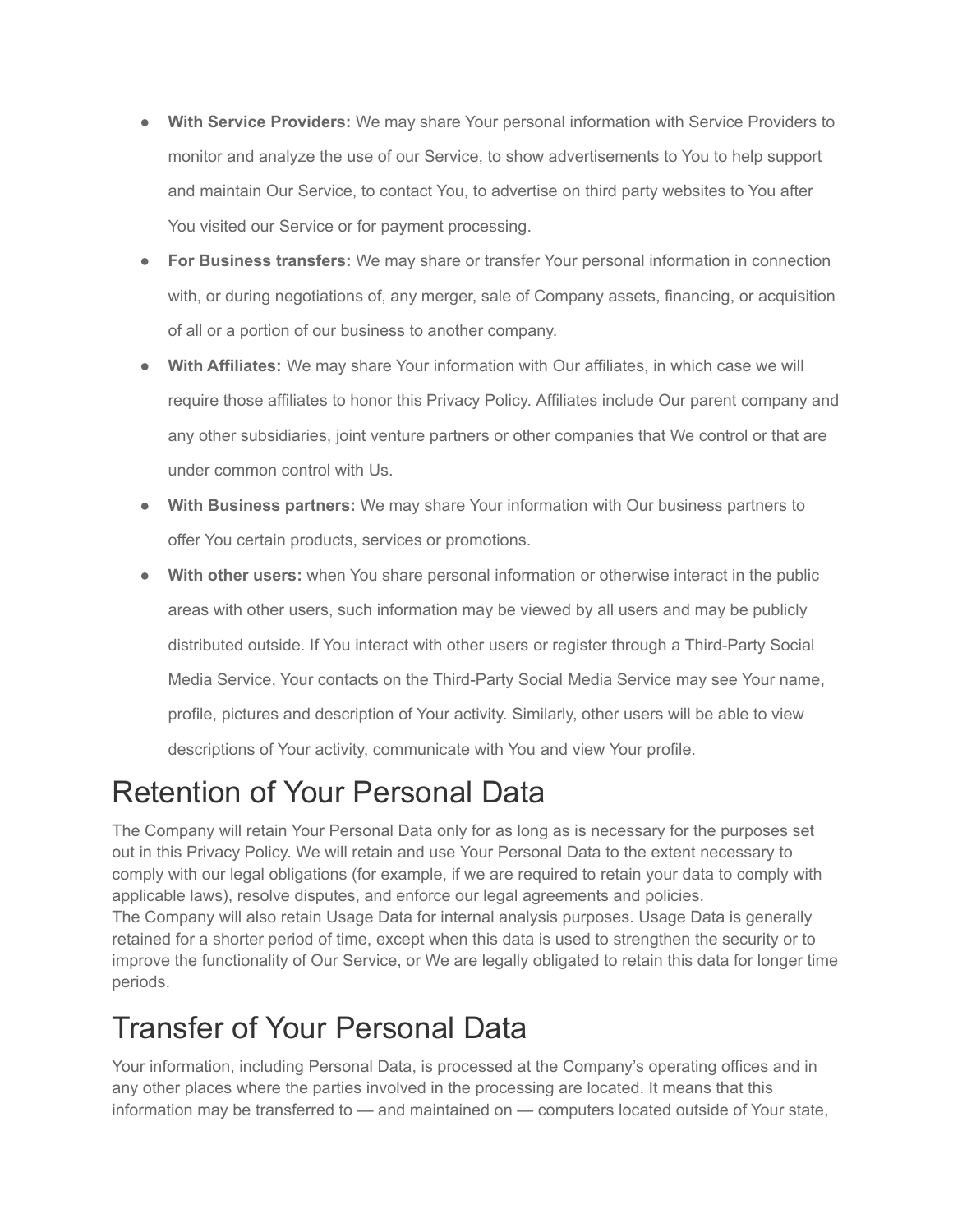province, country or other governmental jurisdiction where the data protection laws may differ than those from Your jurisdiction.

Your consent to this Privacy Policy followed by Your submission of such information represents Your agreement to that transfer.

The Company will take all steps reasonably necessary to ensure that Your data is treated securely and in accordance with this Privacy Policy and no transfer of Your Personal Data will take place to an organization or a country unless there are adequate controls in place including the security of Your data and other personal information.

### Disclosure of Your Personal Data

#### Business Transactions

If the Company is involved in a merger, acquisition or asset sale, Your Personal Data may be transferred. We will provide notice before Your Personal Data is transferred and becomes subject to a different Privacy Policy.

#### Law enforcement

Under certain circumstances, the Company may be required to disclose Your Personal Data if required to do so by law or in response to valid requests by public authorities (e.g. a court or a government agency).

#### Other legal requirements

The Company may disclose Your Personal Data in the good faith belief that such action is necessary to:

- Comply with a legal obligation
- Protect and defend the rights or property of the Company
- Prevent or investigate possible wrongdoing in connection with the Service
- Protect the personal safety of Users of the Service or the public
- Protect against legal liability

## Security of Your Personal Data

The security of Your Personal Data is important to Us, but remember that no method of transmission over the Internet, or method of electronic storage is 100% secure. While We strive to use commercially acceptable means to protect Your Personal Data, We cannot guarantee its absolute security.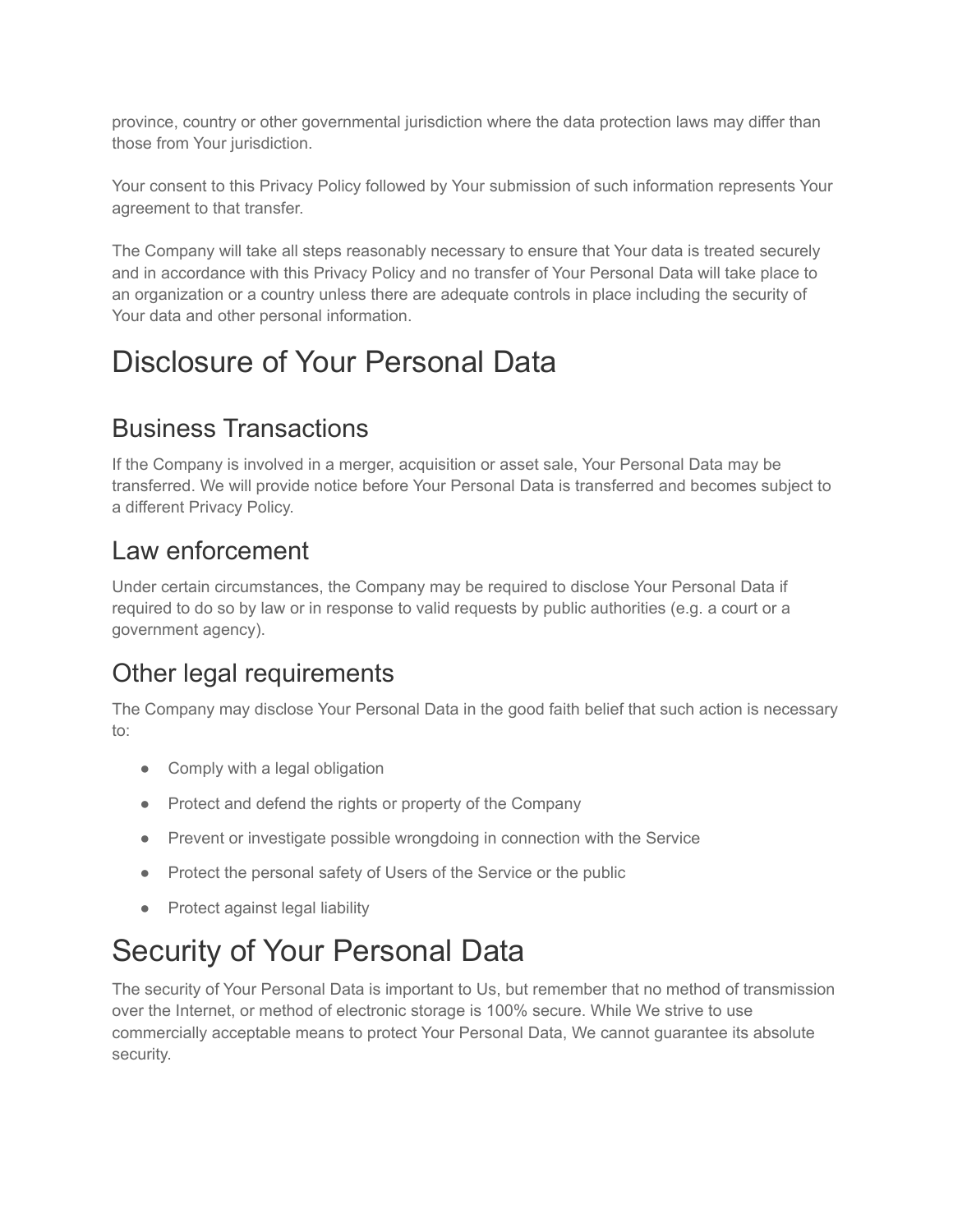# Detailed Information on the Processing of Your Personal Data

Service Providers have access to Your Personal Data only to perform their tasks on Our behalf and are obligated not to disclose or use it for any other purpose.

## Analytics

We may use third-party Service providers to monitor and analyze the use of our Service.

● **Google Analytics** Google Analytics is a web analytics service offered by Google that tracks and reports website traffic. Google uses the data collected to track and monitor the use of our Service. This data is shared with other Google services. Google may use the collected data to contextualise and personalise the ads of its own advertising network. You can opt-out of having made your activity on the Service available to Google Analytics by installing the Google Analytics opt-out browser add-on. The add-on prevents the Google Analytics JavaScript (ga.js, analytics.js and dc.js) from sharing information with Google Analytics about visits activity. For more information on the privacy practices of Google, please visit the Google Privacy & Terms web page: <https://policies.google.com/privacy?hl=en>

## Behavioral Remarketing

The Company uses remarketing services to advertise on third party websites to You after You visited our Service. We and Our third-party vendors use cookies to inform, optimize and serve ads based on Your past visits to our Service.

● **Google Ads (AdWords)** Google Ads (AdWords) remarketing service is provided by Google Inc. You can opt-out of Google Analytics for Display Advertising and customise the Google Display Network ads by visiting the Google Ads Settings page: <http://www.google.com/settings/ads> Google also recommends installing the Google Analytics Opt-out Browser Add-on – <https://tools.google.com/dlpage/gaoptout> – for your web browser. Google Analytics Opt-out Browser Add-on provides visitors with the ability to prevent their data from being collected and used by Google Analytics. For more information on the privacy practices of Google, please visit the Google Privacy & Terms web page: <https://policies.google.com/privacy?hl=en>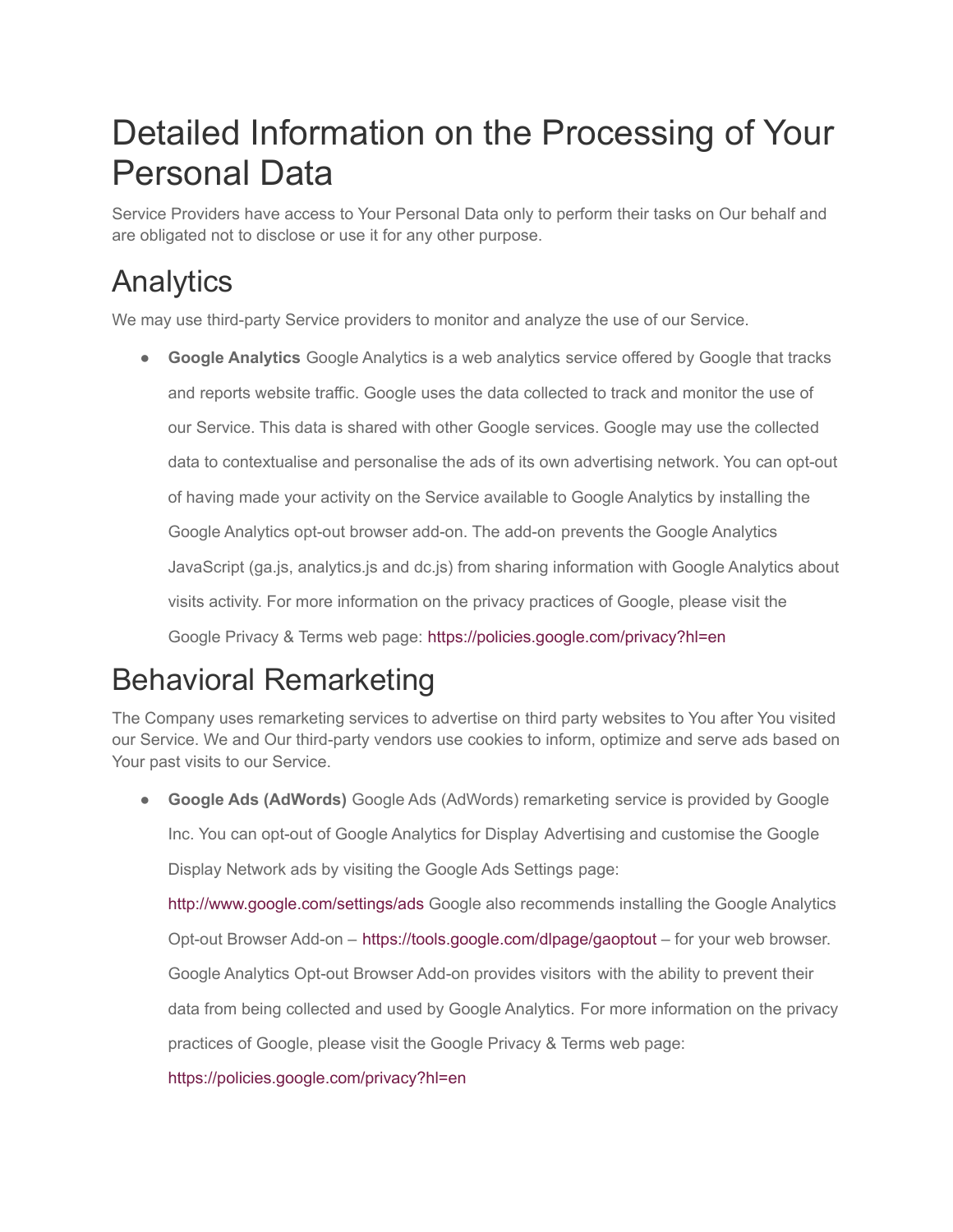● **Bing Ads Remarketing** Bing Ads remarketing service is provided by Microsoft Inc. You can opt-out of Bing Ads interest-based ads by following their instructions:

<https://advertise.bingads.microsoft.com/en-us/resources/policies/personalized-ads> You can learn more about the privacy practices and policies of Microsoft by visiting their Privacy Policy page: <https://privacy.microsoft.com/en-us/PrivacyStatement>

**Facebook** Facebook remarketing service is provided by Facebook Inc. You can learn more about interest-based advertising from Facebook by visiting this page: <https://www.facebook.com/help/164968693837950> To opt-out from Facebook's

interest-based ads, follow these instructions from Facebook:

<https://www.facebook.com/help/568137493302217> Facebook adheres to the Self-Regulatory Principles for Online Behavioural Advertising established by the Digital Advertising Alliance. You can also opt-out from Facebook and other participating companies through the Digital Advertising Alliance in the USA <http://www.aboutads.info/choices/>, the Digital Advertising Alliance of Canada in Canada <http://youradchoices.ca/> or the European Interactive Digital Advertising Alliance in Europe <http://www.youronlinechoices.eu/>, or opt-out using your mobile device settings. For more information on the privacy practices of Facebook, please visit Facebook's Data Policy: <https://www.facebook.com/privacy/explanation>

● **Pinterest** Pinterest remarketing service is provided by Pinterest Inc. You can opt-out from Pinterest's interest-based ads by enabling the "Do Not Track" functionality of your web browser or by following Pinterest instructions:

<http://help.pinterest.com/en/articles/personalization-and-data> You can learn more about the privacy practices and policies of Pinterest by visiting their Privacy Policy page:

<https://about.pinterest.com/en/privacy-policy>

#### Usage, Performance and Miscellaneous

We may use third-party Service Providers to provide better improvement of our Service.

● **Invisible reCAPTCHA** We use an invisible captcha service named reCAPTCHA. reCAPTCHA is operated by Google. The reCAPTCHA service may collect information from You and from Your Device for security purposes. The information gathered by reCAPTCHA is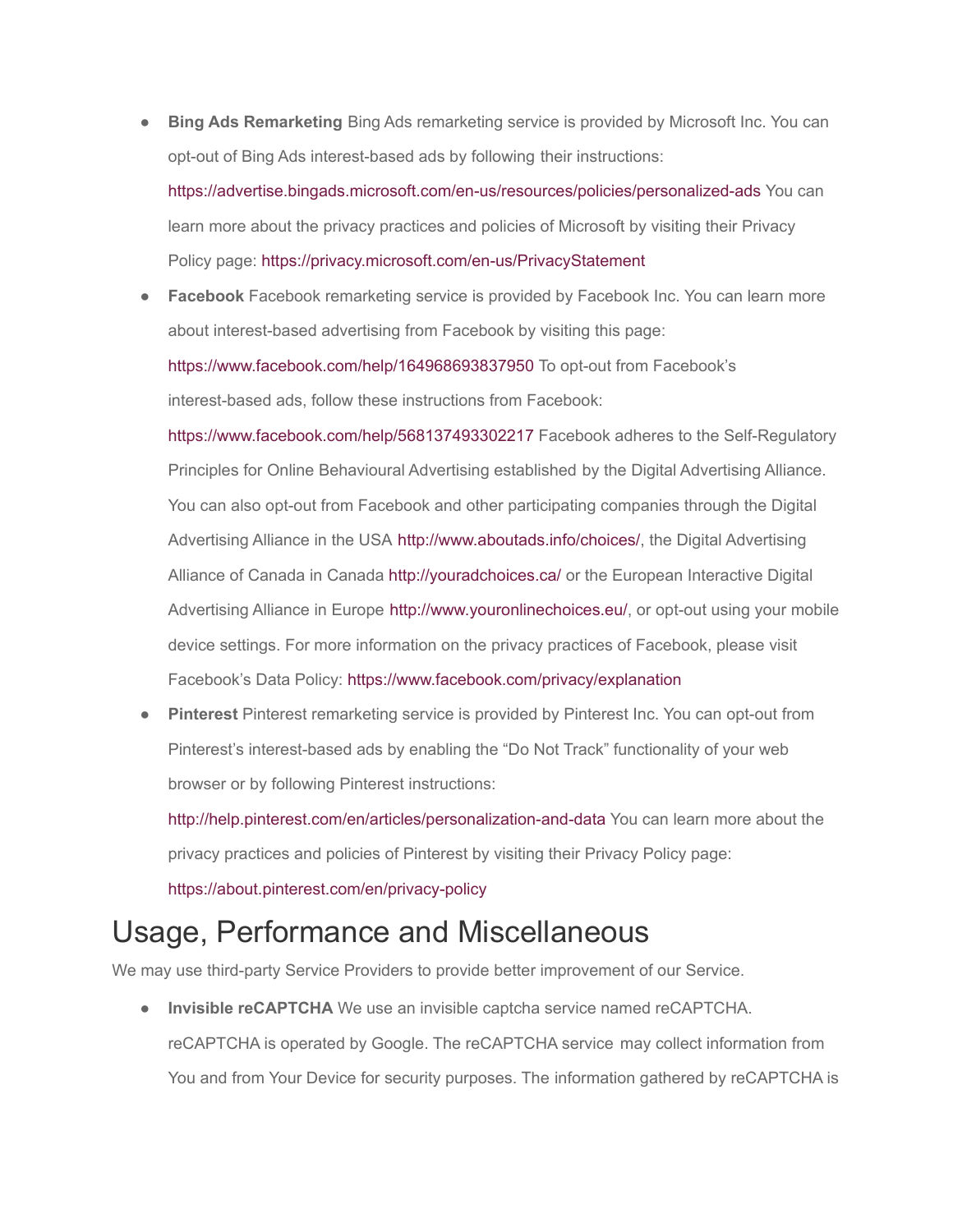held in accordance with the Privacy Policy of Google:

<https://www.google.com/intl/en/policies/privacy/>

## "Do Not Track" Policy as Required by California Online Privacy Protection Act (CalOPPA)

Our Service does not respond to Do Not Track signals.

However, some third party websites do keep track of Your browsing activities. If You are visiting such websites, You can set Your preferences in Your web browser to inform websites that You do not want to be tracked. You can enable or disable DNT by visiting the preferences or settings page of Your web browser.

# Children's Privacy

Our Service does not address anyone under the age of 13. We do not knowingly collect personally identifiable information from anyone under the age of 13. If You are a parent or guardian and You are aware that Your child has provided Us with Personal Data, please contact Us. If We become aware that We have collected Personal Data from anyone under the age of 13 without verification of parental consent, We take steps to remove that information from Our servers.

We also may limit how We collect, use, and store some of the information of Users between 13 and 18 years old. In some cases, this means We will be unable to provide certain functionality of the Service to these users.

If We need to rely on consent as a legal basis for processing Your information and Your country requires consent from a parent, We may require Your parent's consent before We collect and use that information.

# Links to Other Websites

Our Service may contain links to other websites that are not operated by Us. If You click on a third party link, You will be directed to that third party's site. We strongly advise You to review the Privacy Policy of every site You visit.

We have no control over and assume no responsibility for the content, privacy policies or practices of any third party sites or services.

# Changes to this Privacy Policy

We may update our Privacy Policy from time to time. We will notify You of any changes by posting the new Privacy Policy on this page.

We will let You know via email and/or a prominent notice on Our Service, prior to the change becoming effective and update the "Last updated" date at the top of this Privacy Policy.